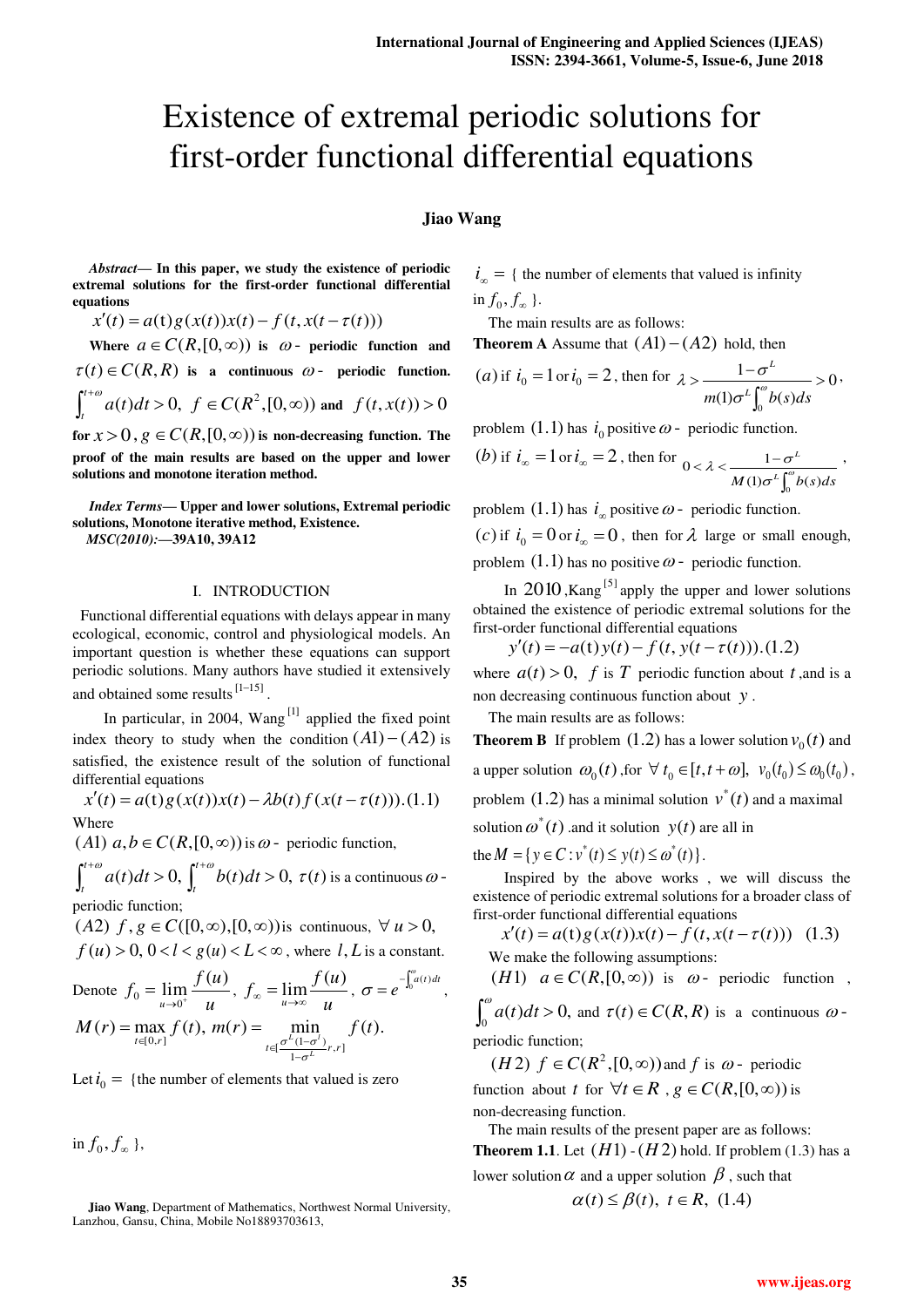and *f* satisfies

 $f(t, v) - f(t, \omega) \le L(v - \omega)$ ,  $v \le \omega$  (1.5) where  $L > 0$ ,  $v, w \in D = \{x \in X : \alpha \leq x \leq \beta\}$ , then problem (1.3) has a minimal solution  $x_{\min}$  and a maximal solution  $x_{\text{max}}$ .

## II. PRELIMINARIES

Let  $X := \{x \in C(R, R), x(t + \omega) = x(t), t \in R\},\$ which is the Banach space with the norm  $x \leq \max_{t \in [0,\omega]} |x(t)|$ .

**Define 2.1** If  $\alpha \in X \cap C^1(R, R)$  satisfies:  $\alpha'(t) \ge a(t)g(\alpha(t))\alpha(t) - f(t,\alpha(t-\tau(t))),$ 

then  $\alpha$  is the lower solution of problem  $(1.3)$ .

**Define 2.2** If  $\beta \in X \cap C^1(R,R)$  satisfies:

$$
\beta'(t) \le a(t)g(\beta(t))\beta(t) - b(t)f(t, \beta(t - \tau(t))),
$$
  
then  $\beta$  is the upper solution of problem (1.3).

For  $\forall x \in X$ ,  $\alpha$ ,  $\beta$  are the upper and lower solutions of the problem  $(1.3)$ . define

$$
p_{\alpha,\beta}(x(t)) = \max{\{\alpha(t), \min\{u(t), \beta(t)\}\}},
$$
  
\n
$$
g_{\alpha,\beta} = g(p_{\alpha,\beta}(x(t))), f_{\alpha,\beta} = f(t, p_{\alpha,\beta}(x(t))).
$$
  
\nthen

$$
\begin{cases}\n p_{\alpha,\beta}(x(t)) = \alpha(t), x(t) \leq \alpha(t), \\
p_{\alpha,\beta}(x(t)) = \beta(t), x(t) \geq \beta(t), \\
\alpha(t) \leq p_{\alpha,\beta}(x(t)) \leq \beta(t), x(t) \in X.\n\end{cases}
$$
\n(2.1)

where  $g_{\alpha,\beta}$ ,  $f_{\alpha,\beta}$ :  $X \to X$ , and  $g_{\alpha,\beta}$ ,  $f_{\alpha,\beta}$  is bounded.

Consider auxiliary problem  
\n
$$
\begin{cases}\nx'(t) = a(t) g_{\alpha,\beta}(x(t))x(t) - f_{\alpha,\beta}(t, x(t-\tau(t))),\nx(t) = x(t + \omega).\n\end{cases}
$$
\n(2.2)

define the operator  $T_{\alpha,\beta}: X \to X$  as follow

$$
T_{\alpha, \beta}x(t) = \int_{t}^{t+\omega} G_{\alpha, \beta}(t, s, x) f_{\alpha, \beta}(t, x(t - \tau(t))) dt.
$$
  
where

$$
G_{\alpha,\beta}(t,s,x)=\frac{e^{-\int_{t}^{\tilde{a}}(\theta)g_{\alpha,\beta}(x(\theta))x(\theta)d\theta}}{1-e^{-\int_{0}^{\varpi}a(\theta)g_{\alpha,\beta}(x(\theta))x(\theta)d\theta}}.
$$

The method of [10] can verify  $T_{\alpha,\beta}: X \to X$  is continuous and the solution of the problem  $(1.3)$  is equivalent to the fixed point of  $T_{\alpha,\beta}$  in X.

**Lemma1**  $\forall x_1, x_2 \in C^1(R, R)$ , if  $x'_1(r) - a(t)g(x_1(r))x_1(r)$  $\leq x_2'(r) - a(r)g(x_2(r))x_2(r), r \in [t, t + \omega],$  (2.3) and  $x_1(t + \omega) \ge x_2(t + \omega)$ , then  $\forall r \in [t, t + \omega], x_1(r) \ge x_2(r)$ .

**Proof.** Suppose on the contrary that  $\exists r_0 \in [t, t + \omega)$ , s.t.

$$
\min_{r \in [t, t + \omega]} (x_1 - x_2) = x_1(r_0) - x_2(r_0) < 0.
$$

if  $r_0 \in (t, t + \omega)$ , then  $x'_1(r_0) = x'_2(r_0)$ , by (2.2) and *g* is non-decreasing function, we can know  $\leq a(r_0)g(x_1(r_0))x_1(r_0) - a(r_0)g(x_2(r_0))x_2(r_0) < 0.$  $0 = x'_1(r_0) - x'_2(r_0)$  which is contradiction. if  $r_0 = 0$ , then  $\exists r_1 \in (t, t + \omega]$ , s.t.for  $\forall r \in [0, r_1]$ ,  $x_1(r) - x_2(r) \le 0$ , and  $x'_1(r) - x'_2(r) > 0$ ,has  $\leq a(r)g(x_1(r))x_1(r) - a(r)g(x_2(r))x_2(r) < 0.$  $0 < x'_1(r) - x'_2(r)$ which is contradiction. thus for  $\forall$   $r \in [t, t + \omega]$ , has

 $x_1(r) \ge x_2(r)$ . The conclusion is proved.

#### III. PROOF OF THE MAIN RESULT

**Proof of Theorem 1** Through the monotone iterative method we construct  $x_{\text{min}}$ , let  $x_0 = \alpha$ , define the solution  $x_{n+1}$  ( $n = 0,1,2,K$ ) of the following problem  $(3.1)$  $(x_{n+1}(t) = x_{n+1}(t + \omega)).$  $\left\{ \begin{aligned} x'_{n+1}(t) - a(t)g_{\alpha,\beta}(x_{n+1}(t))x_{n+1}(t) = -f_{\alpha,\beta}(t,x_n(t-\tau(t))), \end{aligned} \right.$  $\int x'_{n+1}(t) - a(t)g_{\alpha,\beta}(x_{n+1}(t))x_{n+1}(t) = -f_{\alpha,\beta}(t,x_n(t-\tau))$ We first prove:  $\alpha(r) \le x_n(r) \le \beta(r)$   $(n = 0,1,2,K)$ ,  $r \in [t, t + \omega]$ . (3.2) It is known from the inductive method, as  $n = 0$ ,  $=-f_{\alpha,\beta}(r,\alpha(r-\tau(r)))$  $=-f_{\alpha,\beta}(r, x_0(r-\tau(r)))$  $x'_1(r) - a(r)g_{\alpha,\beta}(x_1(r))x_1(r)$ 

 $\leq \alpha'(r) - a(r)g_{\alpha,\beta}(\alpha(r))\alpha(r).$ 

By Lemma 1 ,we can know that  $x_1(r) \ge \alpha(r)$ , suppose  $\alpha(r) \leq x_n(r) \leq \beta(r)$ , next to prove  $\alpha(r) \leq x_{n+1}(r)$ . By *g* is a non-decreasing function and (3.1)we can obtain that  $\leq \alpha'(r) - a(r)g_{\alpha,\beta}(\alpha(r))\alpha(r).$  $\leq -f_{\alpha,\beta}(r, \alpha(r-\tau(r)))$  $\leq L(\alpha((r-\tau(r)) - x_n((r-\tau(r))) - f_{\alpha,\beta}(r,\alpha(r-\tau(r)))$  $=-f_{\alpha,\beta}(r, x_n(r-\tau(r)))$  $x'_{n+1}(r) - a(r)g_{\alpha,\beta}(x_{n+1}(r))x_{n+1}(r)$ 

by lemma 1 we can know  $\forall r \in [t, t + \omega], \alpha(r) \leq x_{n+1}(r)$ . Similarly  $\forall r \in [t, t + \omega], x_{n+1}(r) \leq \beta(r)$ , so (3.2) has been proved.

Next to prove

$$
x_n(r) \le x_{n+1}(r) \ (n = 0.1, 2, \mathbf{K}), r \in [t, t + \omega], \ (3.3)
$$

By the inductive method, when  $n = 0$ , (3.3) is clearly established. Suppose  $x_{n-1} \le x_n$ . by  $(3.1)(3.2)$  we can obtain that

 $= x'_n(r) - a(r)g_{\alpha,\beta}(x_n(r))x_n(r).$  $\leq -f_{\alpha,\beta}(r, x_{n-1}(r-\tau(r)))$  $\leq L(x_{n-1}((t-\tau(r)) - x_n((r-\tau(r))) - f_{\alpha,\beta}(r, x_{n-1}(r-\tau(r)))$  $x'_{n+1}(r) - a(r)g_{\alpha,\beta}(x_{n+1}(r))x_{n+1}(r) = -f_{\alpha,\beta}(r, x_n(r-\tau(r)))$